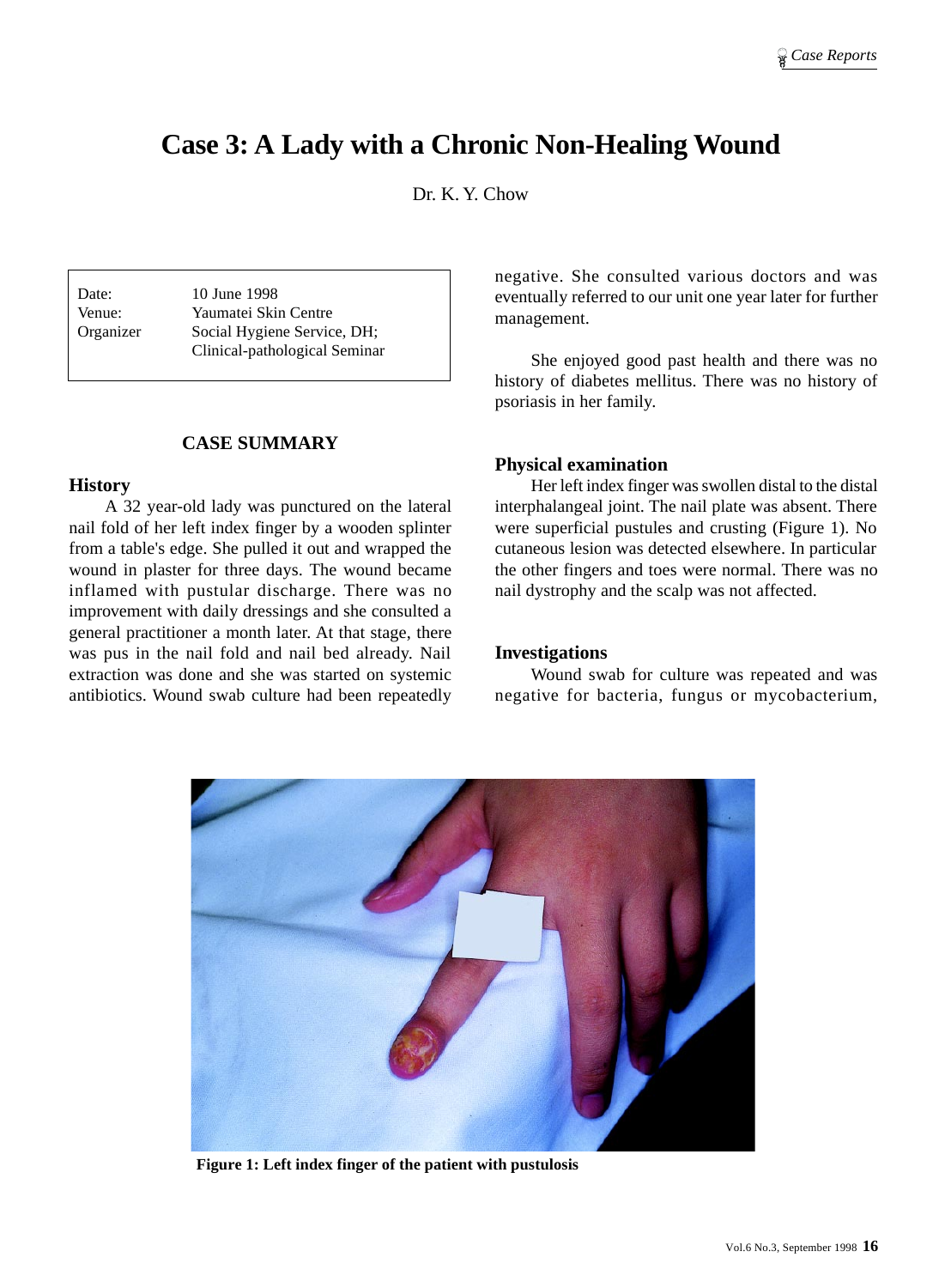including M. tuberculosis and atypical mycobacteria. Radiological examination of her left index finger did not reveal any underlying bony abnormality. Incisional biopsy of the nail bed showed surface ulceration and pseudo-epitheliomatous hyperplasia. A small amount of neutrophils were seen infiltrating the epidermis. There was no evidence of any granulomatous inflammation. No fungal organism was demonstrated. Tissue was also sent for culture and was negative for fungus and mycobacterium.

## **Differential diagnosis**

Acrodermatitis continua was considered as the most likely diagnosis in view of the clinical picture of persistent sterile pustulosis of the nail apparatus, repeated negative cultures and the histological picture. Chronic infections such as deep fungal and mycobacterial infection had been seriously considered especially with the history of preceding penetrating injury. Other diagnoses that should be considered include foreign body granuloma, chronic inflammatory dermatoses such as pyoderma gangrenosum and neoplasia like squamous cell carcinoma.

So far the patient had been treated with various antibiotics and antifungal drugs, both topical and systemic but to no avail. She had been given topical steriod cream once by a private practitioner and she subjectively noticed mild improvement to her finger lesion.

#### **Discussion**

It is difficult to take a sizable biopsy from the nail bed. Treatment of this condition has always been difficult and is generally less responsive to treatment when compared to other forms of pustular psoriasis. Satisfactory results have been seen with photochemotherapy. Topical calcipotriol may be tried because it is simple and safe to use and lacks any significant side effects.

## **REVIEW ON ACRODERMATITIS CONTINUA**

Acrodermatitis continua is a chronic sterile pustular eruption affecting initially the tips of fingers or toes which tends to extend locally. Synonyms of this condition include pustular acrodermatitis, acrodermatitis continua suppurativa Hallopeau, dermatitis perstans and dermatitis, Crocker.

## **Clinical Features**

The disease most often begins at the tips of one or two fingers, less often on the toes. It is not unusual for only one digit to be involved.<sup>1</sup> It may evolve into generalized pustular psoriasis, especially in adults. It is rare in children, and is more common in females. Interestingly, the onset is often related by the patient to minor trauma or infection at the tip of the digits. Slow proximal extension is the rule.

The first sign consists of small pustules which, on bursting, leave an erythematous, shiny area in which new pustules develop. These tend to coalesce, forming polycyclic lakes of pus. Pustulation of the nail bed and the nail matrix almost always occurs and quite often leads to loss of the nail plate or severe onychodystrophy. Acrodermatits continua of long duration may show complete destruction of the nail organ and lead to anonychia. The skin becomes shiny and severely atrophic, and there is atrophic thinning of the distal part of the phalanx.

## **Histology**

The histopathological features are essentially the same as psoriasis. The central feature is a fully developed large pustule within the epidermis, unilocular and full of neutrophils.

## **Treatment**

Treatment of this condition is generally difficult and disappointing. It is usually less responsive than other forms of pustular psoriasis. No controlled trial has been carried out to compare the efficacy of various modalities of treatment. Success of individual treatments have been reported in isolated cases.

Tar-impregnated occlusive bandages may be useful. Topical potent corticosteroid may be used but quickly causes atrophy, especially if used under occlusion. PUVA-bath therapy has yielded satisfactory results in some patients.<sup>2</sup> Etretinate<sup>3</sup> and cyclosporin A<sup>4,5</sup> have also been used in resistant cases, but the results